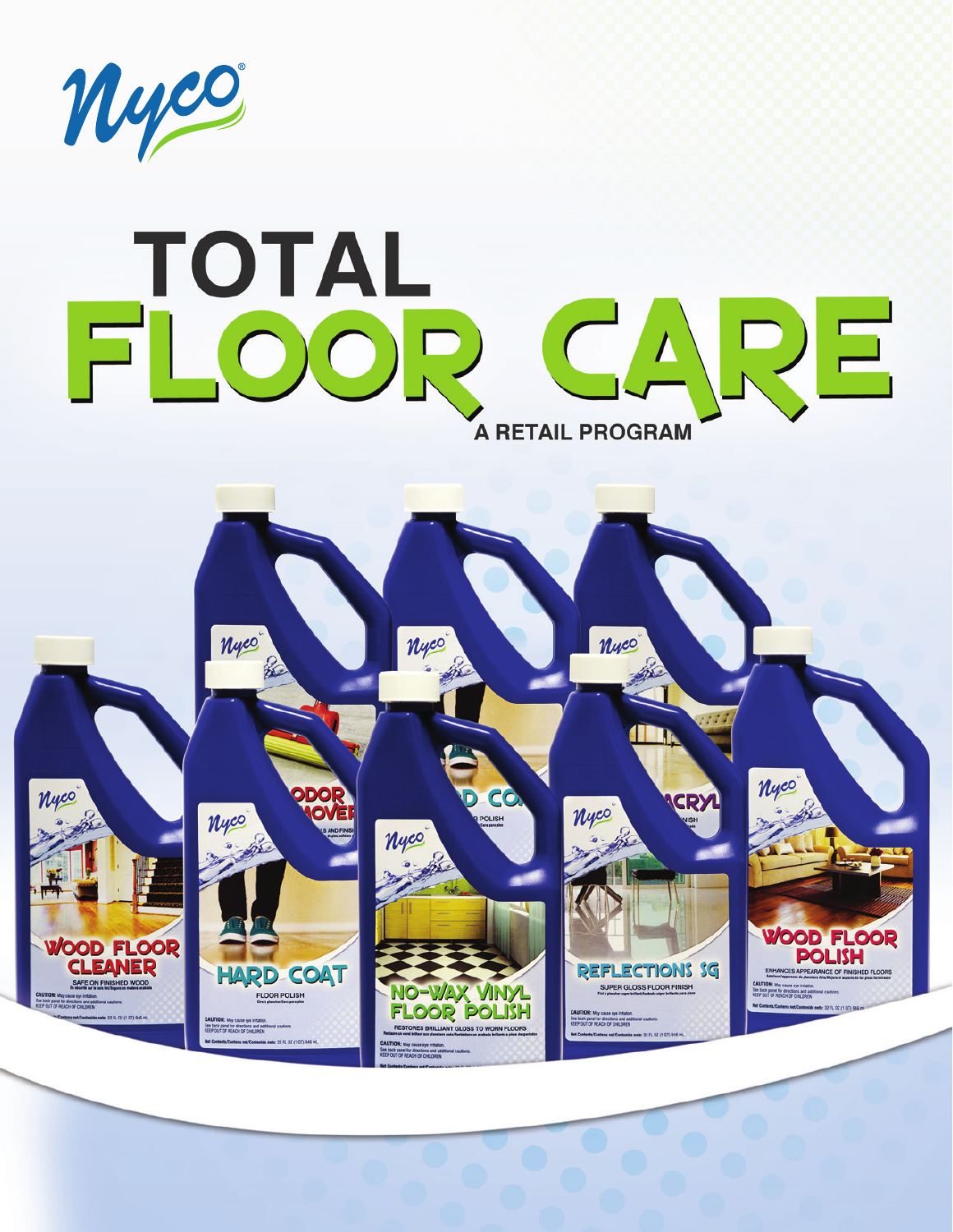

# Professional Floor Care Products for Consumers

Nyco's line of professional Floor Care products is specifically designed for consumers. These products offer powerful, professional cleaning results, and are now available in convenient consumer packaging.

Designed to stand up to the toughest soils, flooring surfaces and applications, these floor care products give professional results, appearance, and performance. They represent the latest in technology, are easy to use, and include a comprehensive line of cleaning, finishing, restoration, and stripping formulations for:

- Vinyl Tile Floors
- Linoleum
- No-Wax Floors
- Terrazzo
- Marble Floors
- Wood Floors

Nyco floor care products are packaged for consumers in distinctive blue containers that stand out on the shelf and build brand awareness with repeat sales. High impact graphics direct the customer to the correct product for their particular need. Package directions are in English, Spanish, and French for sale in all 50 states, Canada, and Mexico.

Nyco also offers a Total Carpet Care Program with *high performance professional results* for consumers.

Call 800.752.4754 for details!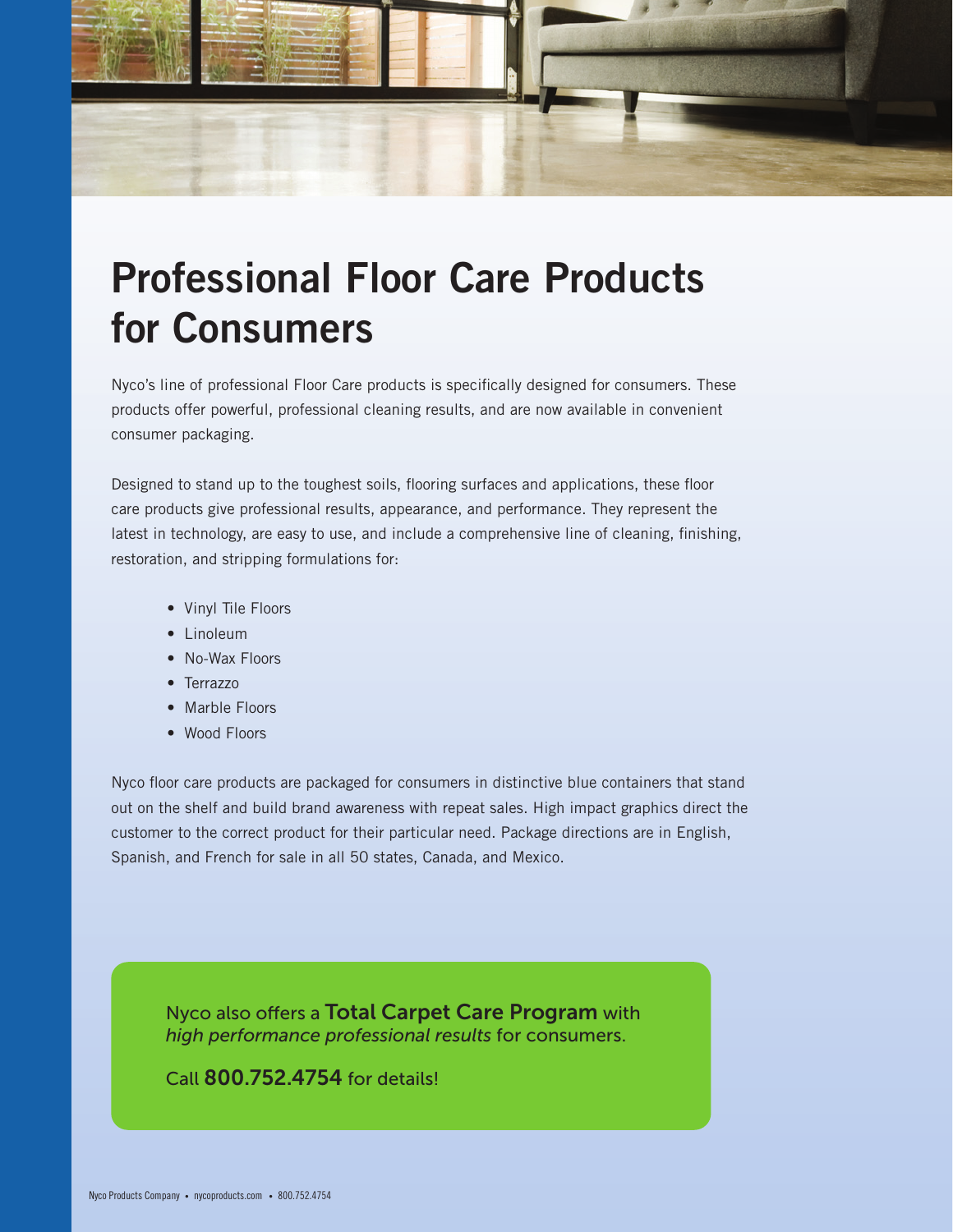## Powerful floor care products with *professional results* are now available for consumers!



## Dual Acrylic

#### Seal and Finish

Seals and finishes resilient tile, vinyl, terrazzo and other hard surfaces. Provides a hard high gloss shine on any floor. Use as a top coat to restore the shine to worn floors or use as a sealer and finish on stripped floors. Clear protective finish will not yellow or discolor floors. Durable and resistant to scuffs and black marks. Meets or exceeds ASTM D-2047 for slip resistance greater than 0.5 coefficient of friction.

| <b>REORDER#</b> | <b>PACK SIZE</b>     | <b>DILUTION</b> |
|-----------------|----------------------|-----------------|
| NL90433-900104  | 4 x 1 F-style gallon | See label       |
|                 |                      |                 |
| <b>COLOR</b>    | <b>SCENT</b>         | pH              |



## Reflections SG

#### Super Gloss Floor Finish

Super high gloss seal and finish for all resilient tile, vinyl and hard flooring surfaces. Easy to apply, fast drying. Brilliant, clear, long lasting shine. Repairs and restores the look and appearance of floors. Resists marking in high traffic areas. Use as a seal on freshly stripped floors or as a top coat to keep floors looking their best. Maintains high shine, gloss and appearance of all hard floors. Meets or exceeds ASTM D-2047 for slip resistance greater than 0.5 coefficient of friction.

| <b>REORDER#</b>                  | <b>PACK SIZE</b>                            | <b>DILUTION</b> |
|----------------------------------|---------------------------------------------|-----------------|
| NL90422-903206<br>NL90422-900104 | 6 x 1 F-style quart<br>4 x 1 F-style gallon | See label       |
| <b>COLOR</b>                     | <b>SCENT</b>                                | pН              |
| <b>White</b>                     | <b>Acrylic Polymer</b>                      | $80 - 90$       |



## Hard Coat

#### Floor Polish

Repairs and restores, leaving a brilliant self-polishing shine on resilient tile, vinyl and hard flooring surfaces. Hard, durable finish. Resists scuffs and marks. Easy to apply, fast drying. Repairs and restores the look and appearance of all floors. Use as a seal on freshly stripped floors or as a top coat to keep floors looking their best. Meets or exceeds ASTM D-2047 for slip resistance greater than 0.5 coefficient of friction.

| <b>REORDER#</b> | <b>PACK SIZE</b>       | <b>DILUTION</b> |
|-----------------|------------------------|-----------------|
| NL90401-900104  | 4 x 1 F-style gallon   | See label       |
| <b>COLOR</b>    | <b>SCENT</b>           | pH              |
| White           | <b>Acrylic Polymer</b> | $8.0 - 9.0$     |



## No-Wax Vinyl Floor Polish

#### Restores Brilliant Gloss to Worn Floors

Restores the shine on no-wax vinyl floor surfaces that have become dull and worn over time. Easily applied, fast drying formulation. Brilliant clear gloss will not yellow or discolor floors. Durable shine is maintained even after repeated washings. Resists marking. Prolongs the life of the floor. Meets or exceeds ASTM D-2047 for slip resistance greater than 0.5 coefficient of friction.

| <b>REORDER#</b> | <b>PACK SIZE</b>       | <b>DILUTION</b> |
|-----------------|------------------------|-----------------|
| NL90411-903206  | 6 x 1 F-style quart    | See label       |
| <b>COLOR</b>    | <b>SCENT</b>           | <b>pH</b>       |
| White           | <b>Acrylic Polymer</b> | $80 - 90$       |